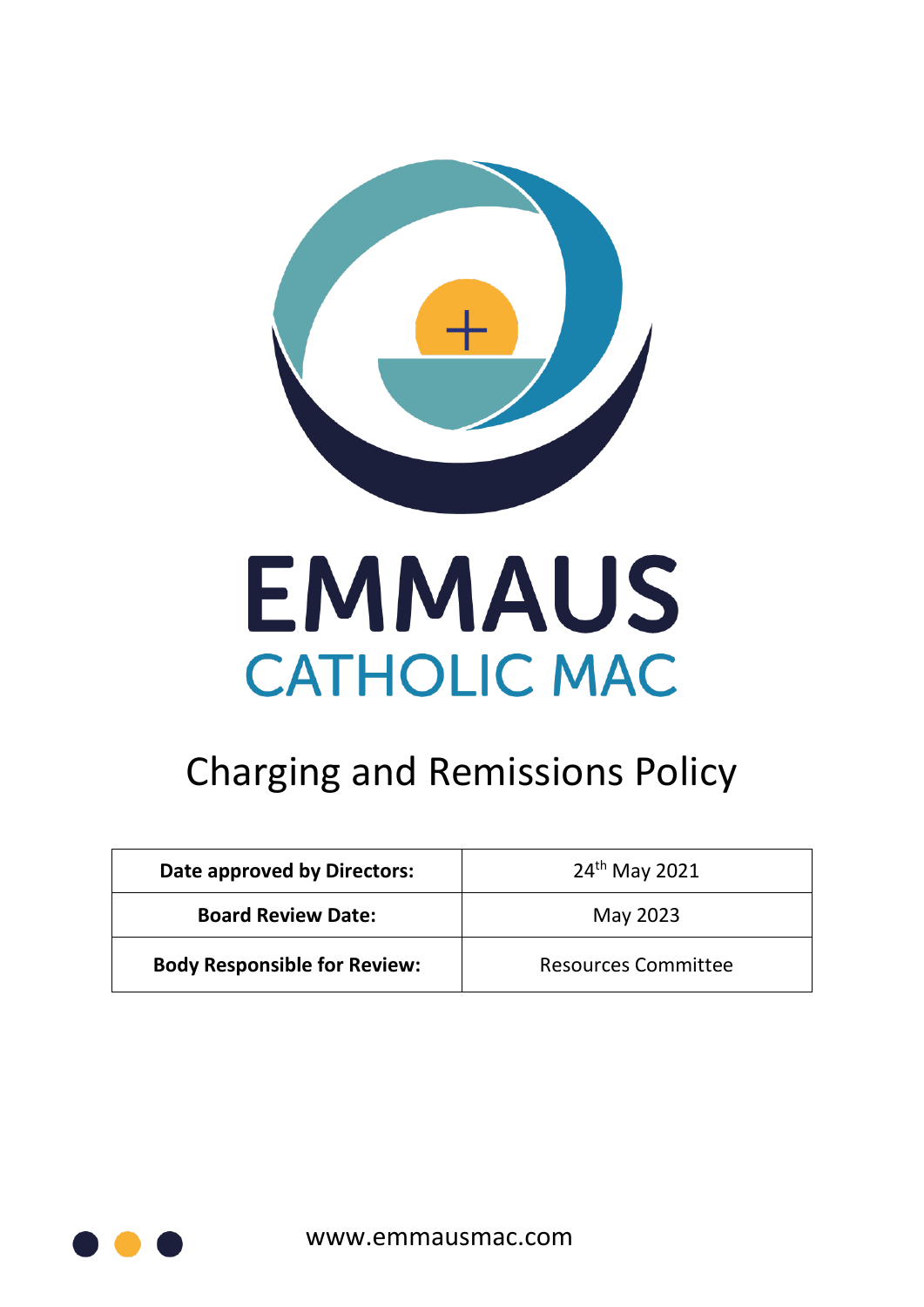

#### **Commitment to Equality:**

We are committed to providing a positive working environment which is free from prejudice and unlawful discrimination and any form of harassment, bullying or victimisation. We have developed. a number of key policies to ensure that the principles of Catholic Social Teaching in relation to human dignity and dignity in work become embedded into every aspect of school life and these. policies are reviewed regularly in this regard.

**This Charging and Remissions Policy has been approved and adopted by Emmaus Catholic Multi Academy Company on 17th May 2021 and will be reviewed in May 2023.**

**Signed by Director of Emmaus Catholic MAC:** 

**Signed by CSEL for Central Team:** 

**Schools to which this policy relates:**

**Signed by Principal for – Hagley Catholic High School Signed by Principal for – Our Lady of Fatima Catholic Primary School: Signed by Principal for – Our Lady & St Hubert's Catholic Primary School: Signed by Principal for – St Ambrose Catholic Primary School: Signed by Principal for – St Francis Xavier Catholic Primary School: Signed by Principal for – St Gregory's Catholic Primary School: Signed by Principal for – St Joseph's Catholic Primary School Signed by Principal for – St Mary's Catholic Primary School: Signed by Principal for – St Philip's Catholic Primary School: Signed by Principal for – St Wulstan's Catholic Primary School:**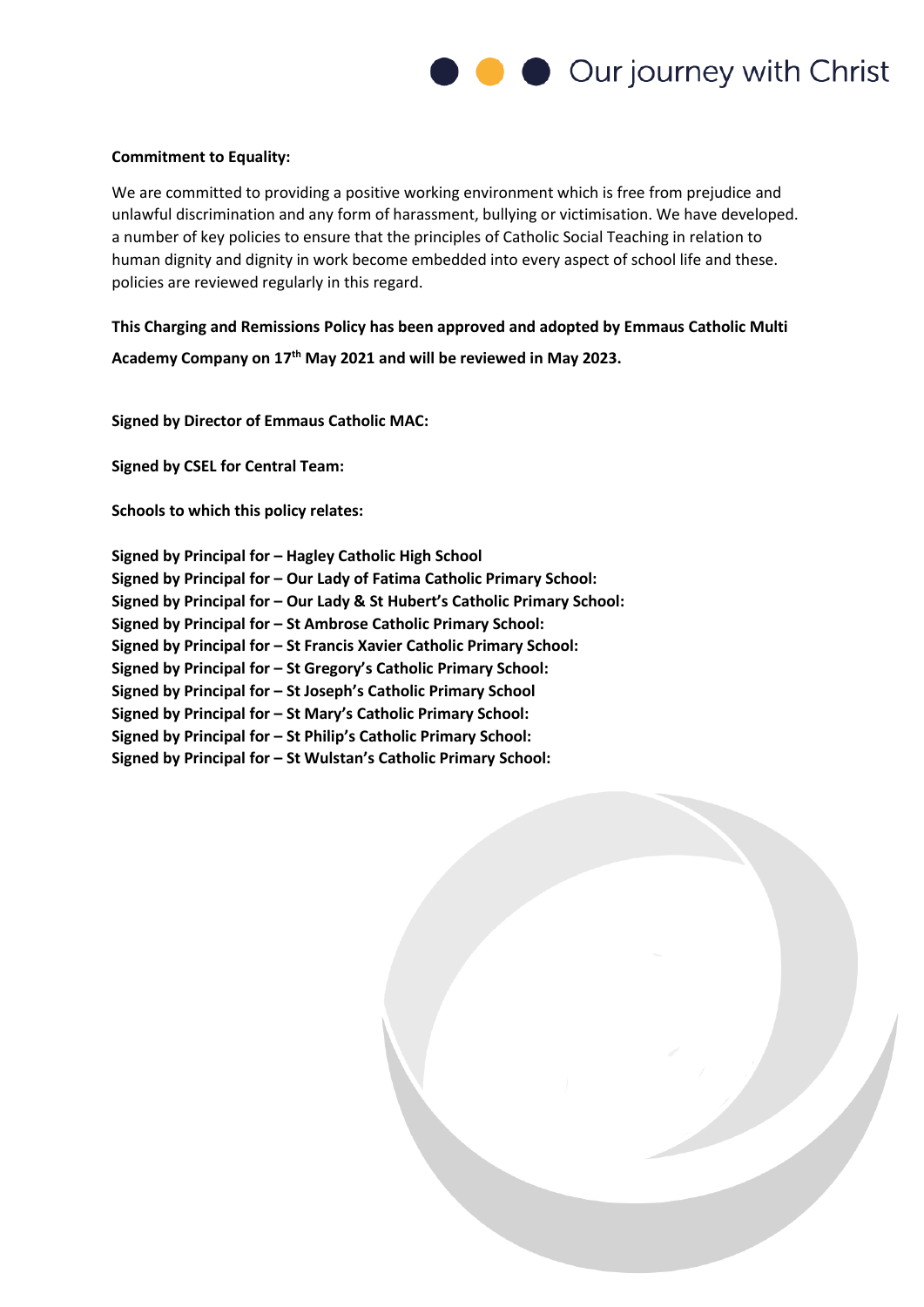#### **Contents**

| 1              | Aims                           | 4 |
|----------------|--------------------------------|---|
| $\overline{2}$ | Legislation and Guidance       | 4 |
| 3              | Roles and Responsibilities     | 4 |
| 4              | Where Changes Cannot Be Made   | 5 |
| 5              | Where Changes Can Be Made      | 5 |
| 6              | <b>Voluntary Contributions</b> | 7 |
| 7              | Activities We Charge For       | 7 |
| 8              | Remissions                     | 8 |
| 9              | <b>Monitoring Arrangements</b> | 8 |

#### **DEFINITIONS**

The Company's standard set of definitions is contained at **[Definition of Terms](https://www.every.education/Open/DownloadPolicy?guid=f092e4f7-cf2c-4e5d-91e0-915b2a7ef0de&ppk=11765)** - please refer to this for the latest definitions.

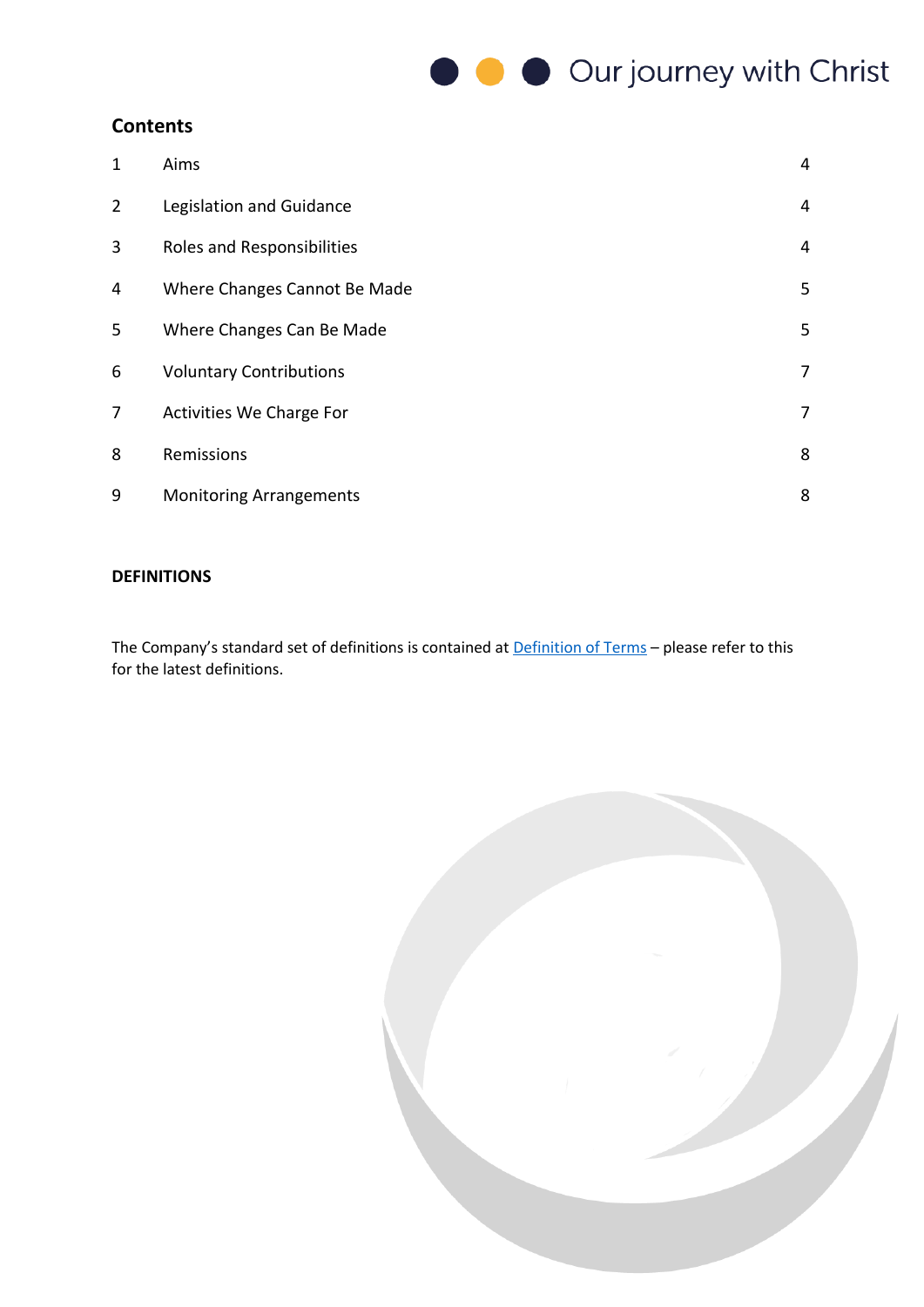

#### **1. Aims**

Emmaus Catholic Multi Academy Company aims to have robust, clear processes in place for charging and remissions. We will clearly set out the types of activity that can be charged for and when charges will be made.

- Charge a fee payable for specifically defined activities
- Remission the cancellation of a charge which would normally be payable

We believe that all our pupils should have an equal opportunity to benefit from school activities and visits (curricular and extra curricular) independent of their parents' financial means.

#### **2. Legislation and Guidance**

- 2.1 This policy is based on advice from the Department for Education (DfE) on charging for school activities May 2018 and the Education Act 1996, sections 449-462 of which set out the law on charging for school activities in England. Academies are required to comply with this Act through their funding agreements.
- 2.2 This policy complies with our funding agreement and articles of association.

#### **3. Roles and Responsibilities**

- 3.1 The Directors / Trustees have overall responsibility for approving the charging and remissions policy. Responsibility for approving the charging and remissions policy has been delegated to the Resources Committee.
- 3.2 Any determinations with respect to individual parents / carers will be considered by the Principal.
- 3.3 The Principal is responsible for ensuring staff are familiar with the charging and remissions policy, and that it is being applied consistently.
- 3.4 Staff are responsible for implementing the charging and remissions policy consistently and notifying the Principal of any specific circumstances which they are unsure about or where they are not certain if the policy applies.
- 3.5 The school will provide staff with appropriate training in relation to this policy and its implementation.
- 3.6 Parents are expected to notify staff or the Principal of any concerns or queries regarding the charging and remissions policy.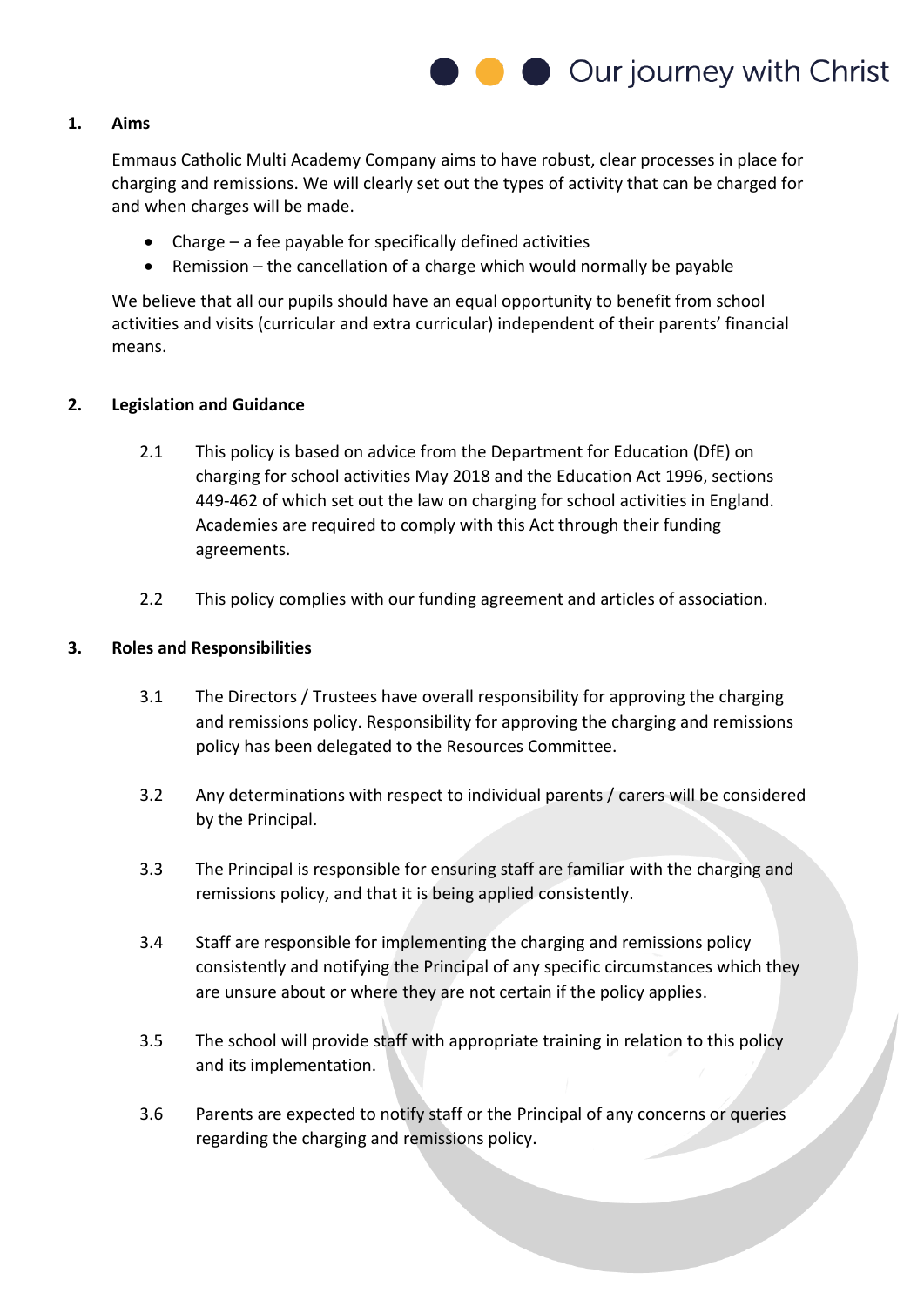#### **4. Where Charges Cannot Be Made**

- 4.1 Below we set out what we cannot charge for.
	- Admission applications
	- Education provided during school hours (including the supply of any materials, books, instruments or other equipment).
	- Education provided outside school hours if it is part of the national curriculum, a syllabus for a prescribed public examination that the pupil is being prepared for at the school or Religious Education.
	- Instrumental or vocal tuition, for pupils learning individually or in groups, unless the tuition is provided at the request of the pupil's parent.
	- Entry for a prescribed public examination if the pupil has been prepared for it at the school.
	- Examination re-sit(s) if the pupil is being prepared for the re-sit(s) at the school.
	- Transporting registered pupils to or from the school premises, where the local authority has a statutory obligation to provide transport.
	- Transporting registered pupils to other premises where the governing board or local authority has arranged for pupils to be educated.
	- Transport that enables a pupil to meet an examination requirement when he or she has been prepared for that examination at the school.
	- Transport provided in connection with an educational visit.
	- Education provided on any visit that takes place during school hours.
	- Education provided on any visit that takes place outside school hours if it is part of the National Curriculum, a syllabus for a prescribed public examination that the pupil is being prepared for at the school, Religious Education or Supply teachers to cover for those teachers who are absent from school accompanying pupils on a residential visit.

#### **5. Where Charges Can Be Made**

- 5.1 Below we set out what we can charge for:
	- Any materials, books, instruments or equipment, where the child's parent wishes him or her to own them.
	- Optional extras (see section 5.2)
	- Music and vocal tuition, in limited circumstances (see section 6).
	- Certain early years provision.
	- Community facilities.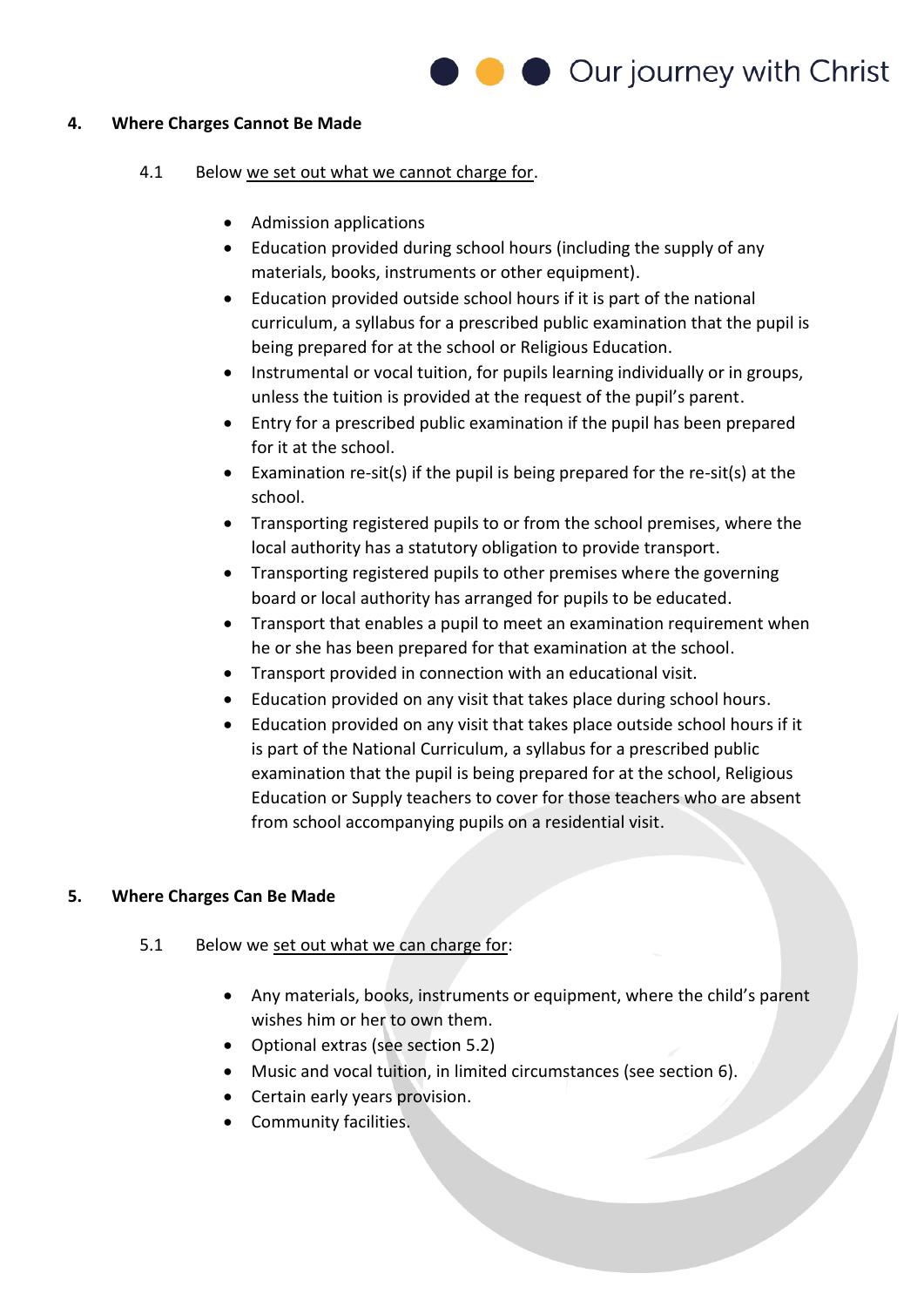- Examination re-sit(s) if the pupil is being prepared for the re-sit(s) at the school and the pupil fails, without good reason, to meet any examination requirement for a syllabus.
- 5.2 We are able to charge for activities known as 'optional extras'. In these cases, schools can charge for providing materials, books, instruments or equipment. The following are optional extras:
	- Education provided outside of school time that is not part of the National Curriculum, a syllabus for a prescribed public examination that the pupil is being prepared for at the school or Religious Education.
	- Examination entry fee(s) if the registered pupil has not been prepared for the examination(s) at the school.
	- Transport (other than transport that is required to take the pupil to school or to other premises where the local authority or governing board has arranged for the pupil to be provided with education).
	- Board and lodging for a pupil on a residential visit.
	- Extended day services offered to pupils (such as breakfast clubs, afterschool clubs, tea and supervised homework sessions).
- 5.3 When calculating the cost of optional extras, an amount may be included in relation to:
	- Any materials, books, instruments or equipment provided in connection with the optional extra.
	- The cost of buildings and accommodation.
	- Non-teaching staff.
	- Teaching staff engaged under contracts for services purely to provide an optional extra (including supply teachers engaged specifically to provide the optional extra).
	- The cost, or an appropriate proportion of the costs, for teaching staff employed to provide tuition in playing a musical instrument, or vocal tuition, where the tuition is an optional extra.
- 5.4 Any charge made in respect of individual pupils will not be greater than the actual cost of providing the optional extra activity, divided equally by the number of pupils participating.
- 5.5 Any charge will not include an element of subsidy for any other pupils who wish to take part in the activity but whose parents are unwilling or unable to pay the full charge.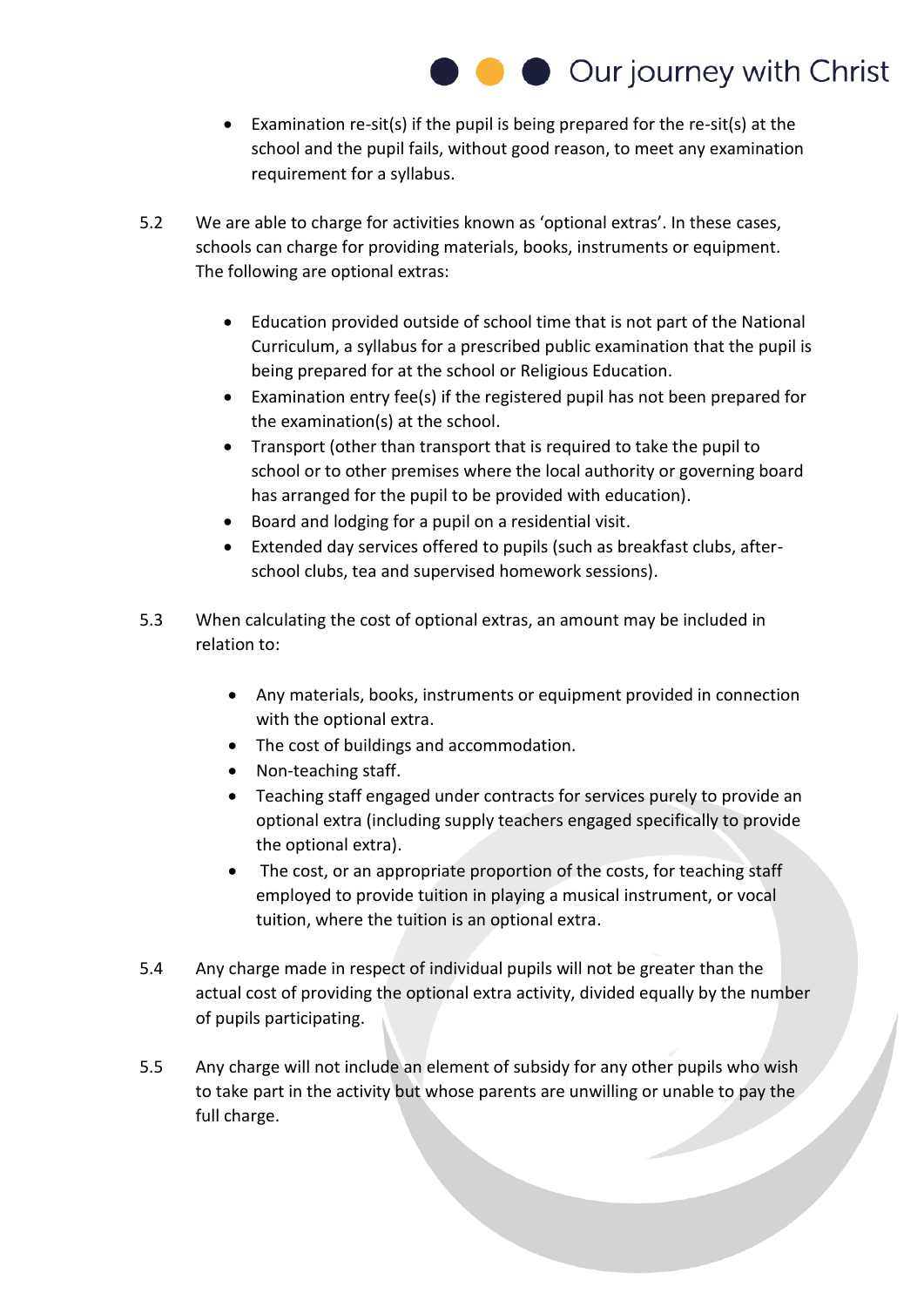

- 5.6 In cases where a small proportion of the activity takes place during school hours, the charge cannot include the cost of alternative provision for those pupils who do not wish to participate.
- 5.7 Parental agreement is necessary for the provision of an optional extra which is to be charged for.

#### **6. Music Tuition**

- 6.1 Schools can charge for vocal or instrumental tuition provided either individually or to groups of pupils, provided that the tuition is provided at the request of the pupil's parent.
- 6.2 Charges may not exceed the cost of the provision, including the cost of the staff giving the tuition.
- 6.3 Charges cannot be made:
	- If the teaching is an essential part of the national curriculum.
	- If the teaching is provided under the first access to the Key Stage 2 instrumental and vocal tuition programme
	- For a pupil who is looked after by a local authority
- 6.4 We can charge for board and lodging on residential visits, but the charge must not exceed the actual cost.

#### **7. Voluntary Contributions**

- 7.1 As an exception to the requirements set out in section 5 of this policy, the school is able to ask for voluntary contributions from parents to fund activities during school hours which would not otherwise be possible.
- 7.2 Some activities for which the school may ask parents for voluntary contributions include:
	- School Trips
	- Sports Activities
	- ……… Schools to update
	- ………
	- ……..
- 7.3 There is no obligation for parents to make any contribution, and no child will be excluded from an activity if their parents are unwilling or unable to pay.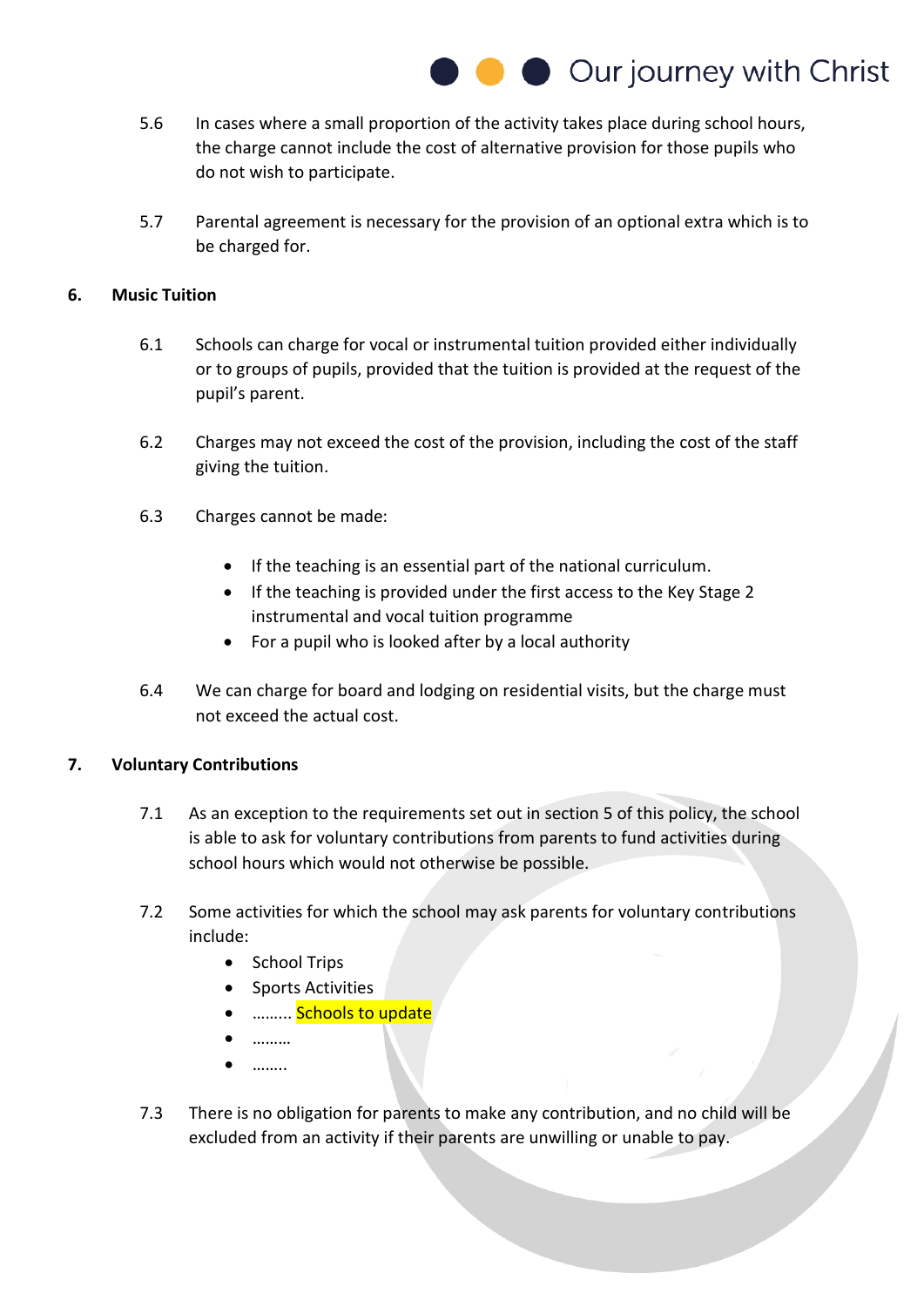7.4 If the school is unable to raise enough funds for an activity or visit then it will be cancelled.

#### **8. Activities We Charge For**

- 8.1 The school will charge for the following activities:
	- Breakfast and After Schools Clubs
	- Out of school extra-curricular e.g. football etc.
	- Schools to add any specifics to their setting
- 8.2 For regular activities, the charges for each activity will be determined by the Local Governing Body and reviewed each year. Parents will be informed of the charges for the coming year in  $[month]$  each year.

#### **9. Remissions**

- 9.1 In some circumstances the school may not charge for items or activities set out in sections 6 and 8 of this policy. This will be at the discretion of the Local Governing Body and will depend on the activity in question.
- 9.2 Remissions for residential visits. Parents who can prove they are in receipt of any of the following benefits will be exempt from paying the cost of board and lodging for residential visits:
	- Income Support
	- Income-based Jobseeker's Allowance
	- Income-related Employment and Support Allowance
	- Support under part VI of the Immigration and Asylum Act 1999
	- The guaranteed element of Pension Credit
	- Child Tax Credit (provided that Working Tax Credit is not also received and the family's annual gross income does not exceed £16,190)
	- Working Tax Credit run-on (this is paid for 4 weeks after an individual stops qualifying for Working Tax Credit)
	- Universal Credit (if the application was made on or after 1 April 2018, the family's income must be less than £7,400 per year – after tax and not including any benefits)
	- Insert details of any other circumstances in which your school will remit (wholly or partly) any charge that would otherwise be payable.

#### **10. Monitoring Arrangements**

10.1 The Chief Finance and Operations Officer monitors charges and remissions, and ensures these comply with this policy.